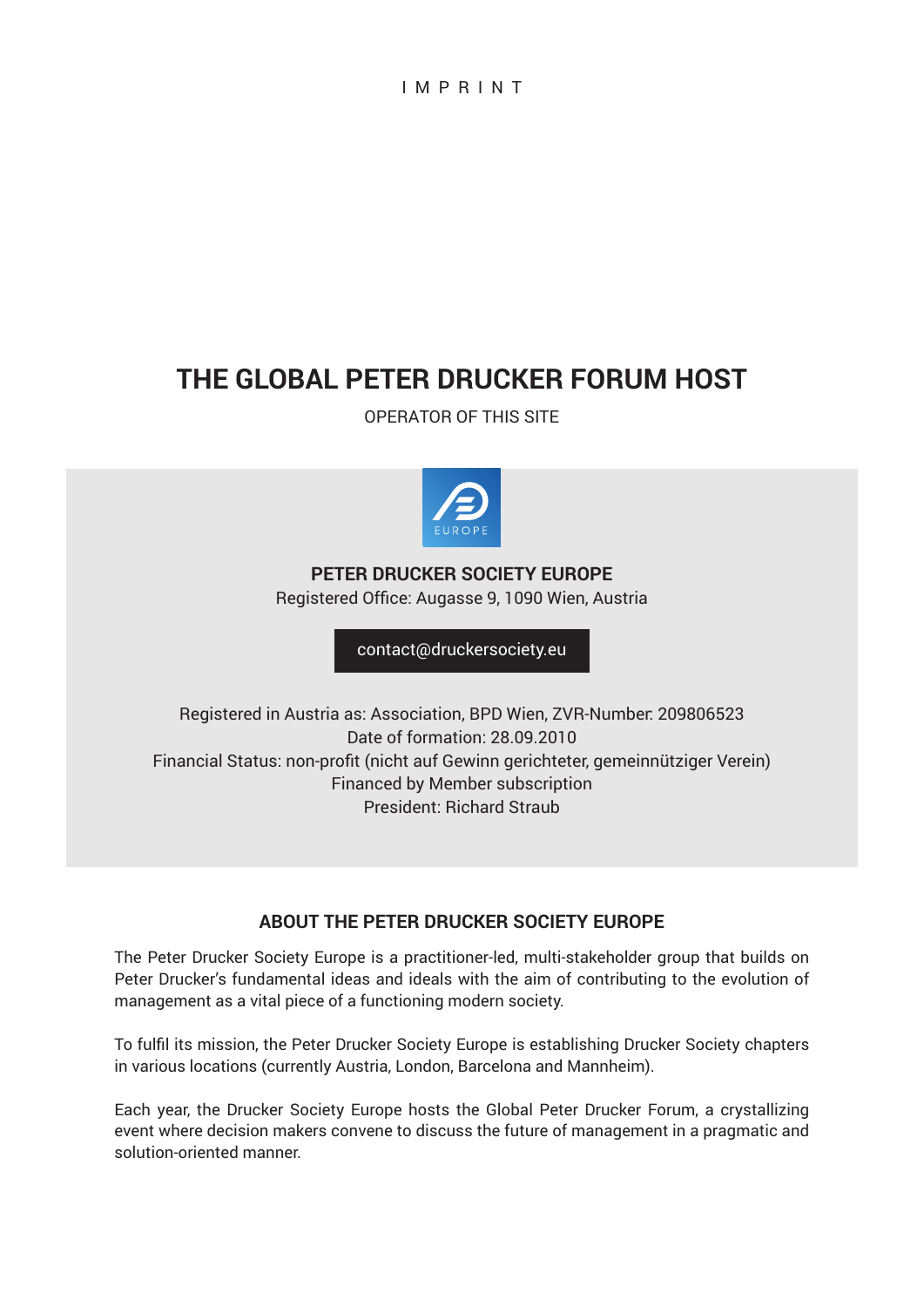# **Terms of use**

The following are terms of a legal agreement between you and Peter Drucker Society Europe. By accessing, browsing, or using this Web site, you acknowledge that you have read, understood, and agree to be bound by these terms and to comply with all applicable laws and regulations. If you do not agree to these terms, please do not use this Web site. Peter Drucker Society may, without notice to you, at any time revise these Terms of Use and any other information contained in this Web site by updating this posting. Peter Drucker Society may also make improvements or changes in the services, or programs described in this site at any time without notice.

#### **General**

This site and all content, including photos, videos, quotes, graphics and art work in this site, may not be copied, reproduced, republished, uploaded, posted, transmitted, distributed, or used for the creation of derivative works without Peter Drucker Society Europe`s prior written consent, except that Peter Drucker Society Europe grants you non-exclusive, non-transferable, limited permission to access and display the Web pages within this site, solely on your computer and for your personal, non-commercial use of this Web site. This permission is conditioned on your not modifying the content including photos, videos, quotes, graphics and art work in this site, your keeping intact all copyright, trademark, and other proprietary notices, and your acceptance of any terms, conditions, and notices accompanying the content or otherwise set forth in this site. Notwithstanding the foregoing, any software and other materials that are made available for downloading, access, or other use from this site with their own license terms, conditions, and notices will be governed by such terms, conditions, and notices.

Your failure to comply with the terms, conditions, and notices on this site will result in automatic termination of any rights granted to you. Except for the limited permission in the preceding paragraph, Peter Drucker Society Europe does not grant you any express or implied rights or licenses under any patents, trademarks, copyrights, or other proprietary or intellectual property rights. You may not mirror any of the content from this site on another Web site or in any other media.

Information on this Web site is not promised or guaranteed to be correct, current, or complete, and this site may contain technical inaccuracies or typographical errors. Peter Drucker Society Europe assumes no responsibility (and expressly disclaims responsibility) for updating this site to keep information current or to ensure the accuracy or completeness of any posted information. Accordingly, you should confirm the accuracy and completeness of all postedinformation before making any decision related to any services, products, or other matters described in this site.

#### **Links**

This Web site may provide links or references to non-Peter Drucker Society Europe Web sites and resources. You acknowledge and agree that Peter Drucker Society Europe is not responsible for the availability of such external sites or resources, and is not responsible or liable for any content, services, products, or other materials on or available from those sites or resources.

When you access a non-Peter Drucker Society Europe Web site, even one that may contain the Peter Drucker Society Europe-logo, please understand that it is independent from Peter Drucker Society Europe and that Peter Drucker Society Europe does not control the content on that Web site.

Links to this Web site are permitted except they misrepresent your relationship with Peter Drucker Society Europe or present false or misleading impressions about Peter F. Drucker and Peter Drucker Society Europe. As a further condition to being permitted to link to this site, you agree that Peter Drucker Society Europe may at any time, in its sole discretion, terminate permission to link to this Web site. In such event, you agree to immediately remove all links to this Web site.